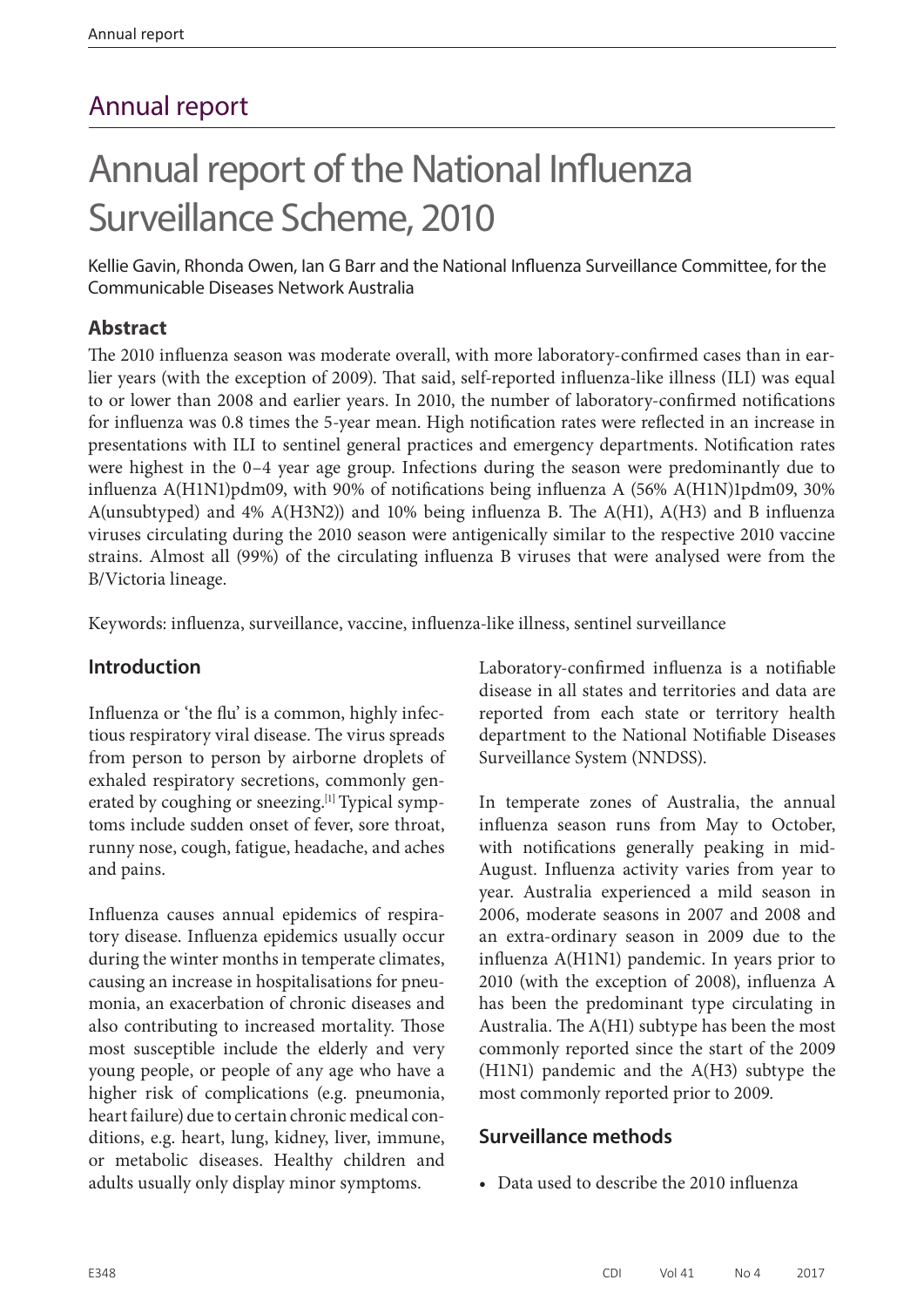season were classified under the areas of epidemiology, morbidity, mortality and virology. Influenza surveillance was based on the following sources of data:

- notifications of laboratory-confirmed influenza required by legislation in all states and territories, and notified to the NNDSS;
- subtype and strain data of circulating influenza viruses provided by the World Health Organization (WHO) Collaborating Centre for Reference and Research on Influenza;
- consultation rates for influenza-like illness (ILI) identified by sentinel general practitioners (GPs);
- consultation rates for ILI identified by hospital emergency departments (EDs);
- rates of ILI and absence from work from a community survey;
- hospitalised cases of influenza from 15 sentinel hospitals across Australia through the Influenza Complications Alert Network (FluCAN);
- testing rates for influenza by sentinel laboratories in New South Wales, Victoria, Western Australia and Tasmania; and
- mortality data from the New South Wales Registry of Births, Deaths and Marriages (BDM) and Australian Bureau of Statistics (ABS).

**National Notifiable Diseases Surveillance System**

In 2010, laboratory-confirmed influenza was a notifiable disease under state and territory legislation in all jurisdictions. Laboratory notifications were sent to NNDSS for national collation. In this report, data were analysed by the date of diagnosis; the best substitute for the date of onset. The date of diagnosis was set as the earliest of the dates of onset, specimen collection or notification. Age, sex, Indigenous status,

method of laboratory diagnosis and postcode or locality of patient residence were included in NNDSS notifications.

# **FluTracking**

FluTracking is a project of the University of Newcastle, the Hunter New England Local Health District, the Hunter Medical Research Institute and the Australian Government Department of Health. FluTracking is an online health surveillance system established to detect epidemics of influenza and monitor the transmission and clinical severity of ILI across Australia. It involves participants from around Australia completing a simple online weekly survey, which collects data on the rate of ILI symptoms in communities.

# **National Health Call Centre Network**

The National Health Call Centre Network (NHCCN) is a national initiative that provides information on the number and proportion of calls received by the NHCCN relating to ILI or influenza. Data are reported daily for all jurisdictions, with the exception of Queensland and Victoria.

# **Sentinel general practitioner surveillance**

Sentinel GP surveillance schemes for influenza monitor clinical consultations for ILI. In Australia, there are two such schemes: the Australian Sentinel Practices Research Network (ASPREN), which collects infectious disease data including ILI, at a national level from approximately 100 GPs across all states and territories and the Victorian Infectious Diseases Reference Laboratory General Practice Sentinel Surveillance Program (VIDRL GPSS). The Northern Territory Tropical Influenza Surveillance Scheme, which previously reported GP ILI rates separately, joined ASPREN in March 2010. ASPREN reports ILI rates throughout the year, while the reporting period for VIDRL GPSS was from early May to late October in 2010. The national case definition of ILI is: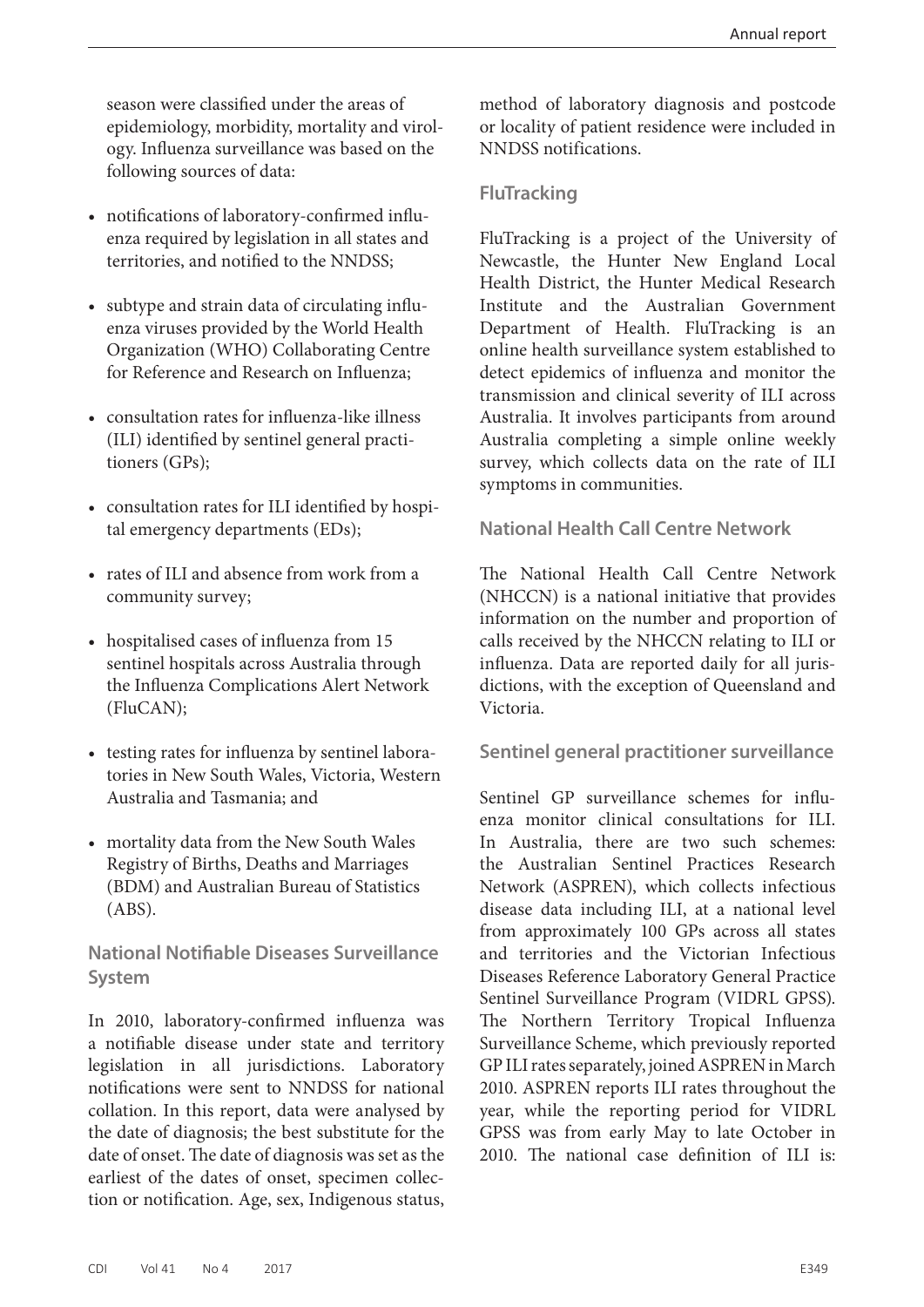presentation with fever, cough and fatigue. Both sentinel surveillance schemes used the national case definition for ILI in 2010.

# **Emergency department surveillance**

Rates for ILI presentation were collected from 56 EDs across New South Wales and eight EDs in Perth, Western Australia. Data were provided to the Office of Health Protection within the Australian Government Department of Health\* (Health) on a weekly basis, through the *Weekly Influenza Report, NSW*, and the West Australian *Virus WAtch* report.

# **Laboratory surveillance**

# *WHO Collaborating Centre for Reference and Research on Influenza*

The WHO Collaborating Centres for Reference and Research on Influenza are located in Australia, China, Japan, the United Kingdom and the United States of America (USA), and are responsible for analysing influenza viruses collected through an international surveillance network involving 122 national influenza centres in 94 countries. The Melbourne centre analyses viruses received from Australia and from laboratories throughout Oceania, the Asian region and beyond. All virus isolates are analysed antigenically, and a geographically and temporally representative number of viruses, together with any strains demonstrating uncharacteristic reactions during antigenic characterisation, are further analysed by genetic sequencing of the viral haemagglutinin gene and the neuraminidase gene. Virological, serological and epidemiological data form the basis from which WHO makes recommendations in February (for the Northern Hemisphere) and in September (for the Southern Hemisphere) for the vaccine formulation to be used in the following winter. WHO vaccine formulation recommendations are made in the context of strains that are antigenically 'like' laboratory reference strains that are named according to a standard nomenclature for influenza viruses. For human

isolates this nomenclature is based on type, the place of isolation, sequential number and year of isolation and for influenza A, the subtype of the HA and NA may also be included in brackets after the designation. An example of a human isolate is A/Sydney/5/97(H3N2), an influenza A(H3N2) virus that was the 5th sequential influenza A isolated in Sydney in the year 1997.

The WHO recommendations are then translated into actual virus strains acceptable to regulatory authorities and vaccine manufacturers, by national and regional committees (such as the Australian Influenza Vaccine Committee).

# *Sentinel laboratory networks*

Laboratory testing data are collected by PathWest (Western Australia), VIDRL (Victoria), the Institute for Clinical Pathology and Medical Research, Westmead Hospital (New South Wales) and sentinel Tasmanian laboratories and reported weekly during the influenza season.

# **Mortality**

Death certificate data from the New South Wales Registry of Births, Deaths and Marriages provided an estimate of the number of deaths from pneumonia and influenza in New South Wales and was expressed as a rate per 1,000 deaths from all-causes and compared to a predicted seasonal mean with a 95% confidence interval alert level. These were obtained weekly from the New South Wales Influenza Surveillance Report.[2]

Deaths data compiled by the ABS from information provided by the state and territory Registrars of Births, Deaths and Marriages, and coded using the 10th revision of the *International Classification of Diseases and Related Health Problems* (ICD-10) were used to estimate levels of influenza deaths. In this report, deaths for 2010 with an underlying cause of influenza and pneumonia (ICD-10 J09-J18) are presented.<sup>[3]</sup> ICD-10 code J09 was introduced in July 2009. The expanded range of codes, J09-J18, correlates with previous versions of ICD-10 codes J10-J11.

<sup>\*</sup> Known at the time as Department of Health and Ageing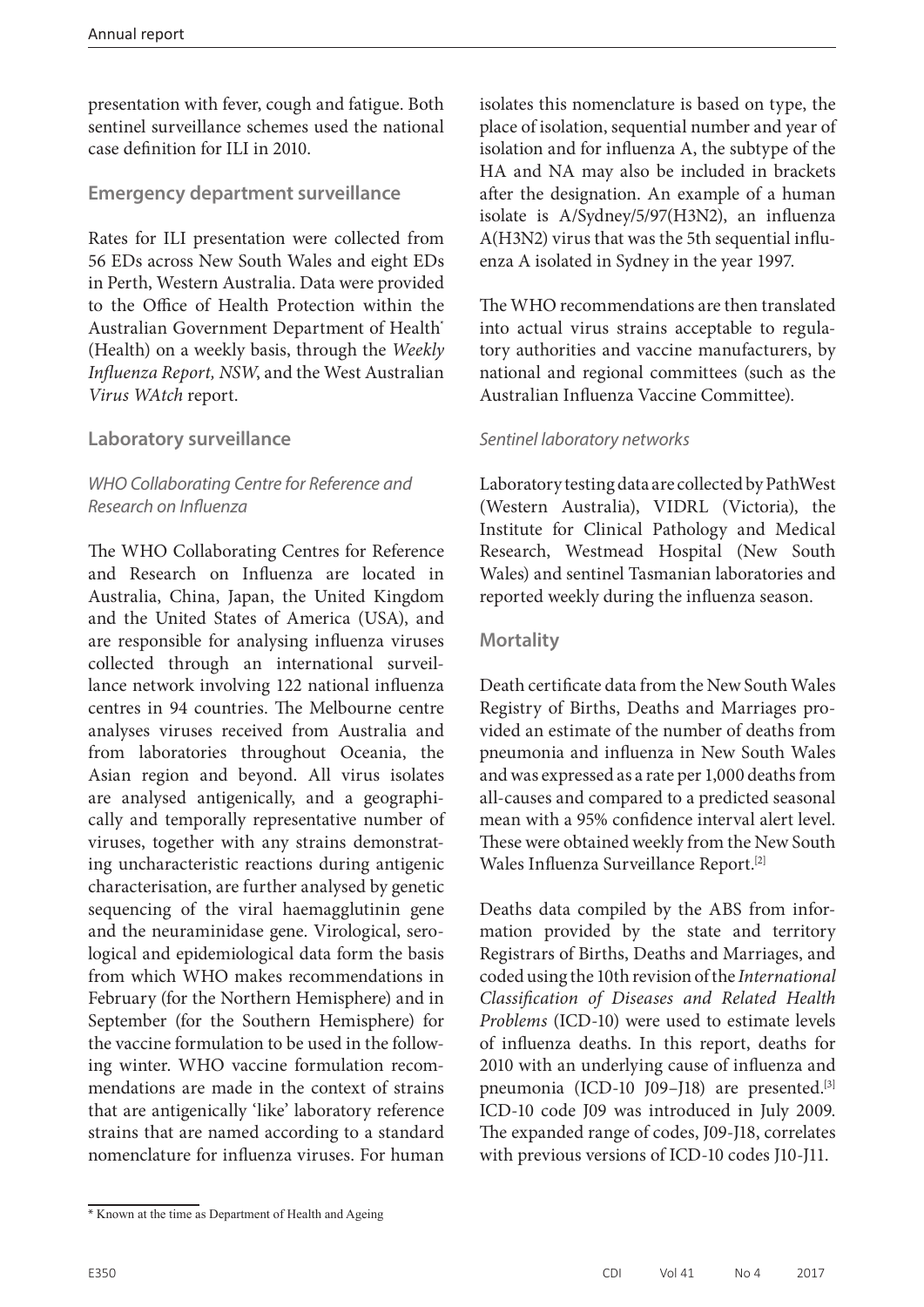#### **Morbidity data**

There was no direct measure of morbidity of disease readily available during the 2010 influenza season. Instead, morbidity was assessed through a number of indicators including:

- Paediatric admissions to Intensive Care Units (ICUs) and deaths data collected by the Australian Paediatrics Surveillance Unit (APSU);
- Hospitalised cases of influenza and pneumonia from 15 sentinel hospitals across Australia through the Influenza Complications Alert Network (FluCAN);
- ED presentations for ILI in New South Wales, Western Australia and the Northern Territory; and
- ILI presentations to GP surveillance networks.

Notification rates for laboratory-confirmed influenza were calculated using the estimated 2010 December resident population supplied by the ABS.[4] All rates are represented as the rate per 100,000 population unless stated otherwise.

#### **Results**

The 2010 influenza season began in late-July, although there was a very gradual increase in notifications above non-seasonal levels from much earlier in the year. All sentinel data sources were tracking below or similar to trends seen in previous years during the main season. Between September and the end of the year, NNDSS notifications were above the 5-year mean due to notifications peaking later than recent years and unusually high activity during December.

#### **Laboratory-confirmed cases**

The first increase in notifications of laboratoryconfirmed influenza in the 2010 season were registered in late June (week 26) with 99 cases diagnosed. Notifications peaked late September (week 39) and were almost back to inter-seasonal levels by the middle of November (week 47)

(Figure 1). However higher than usual levels of influenza activity across all jurisdictions characterised the final weeks of 2010. The total number of notifications for the year was 13,467, which was 0.8 times the 5-year mean. This decrease was entirely due to the significantly higher number of notifications during the 2009 pandemic (n=59,023) compared with the previous four years.

#### **Geographic spread**

In 2010, 32% of laboratory-confirmed influenza notifications occurred in South Australia, 24% in Queensland, 15% in Victoria, 12% in Western Australia and New South Wales, 4% in the Northern Territory and 1% in Tasmania and the Australian Capital Territory combined (Figure 2, Table 1). The number of notifications peaked earlier in Victoria, the Australian Capital Territory and Queensland (weeks 36-37, ending 3 and 10 September respectively), New South Wales plateaued at 101 notifications for weeks 37 through to 39, while the remaining jurisdictions peaked in week 39 (in the week ending 24 September).

Laboratory-confirmed influenza rates of notification for 2010 varied across the country, ranging from 21 cases per 100,000 population in Tasmania to 259 cases per 100,000 population in South Australia. The rate of notification of influenza infection for Australia was 60 cases per 100,000 population (Table 1).

#### **Age-sex profile**

Age-specific notification rates for laboratoryconfirmed influenza reported to the NNDSS in 2010 are shown in Figure 3. The highest notification rates were seen in children aged 0–4 years, which were around 1.8 times higher than the overall notification rate (111 cases per 100,000 population compared with a total rate of 60 cases per 100,000 population for all notifications). People aged 65 years or over are the target for influenza vaccination as they are at an increased risk of complications from influenza. Notification rates for people in this age group were 35 cases per 100,000 population for males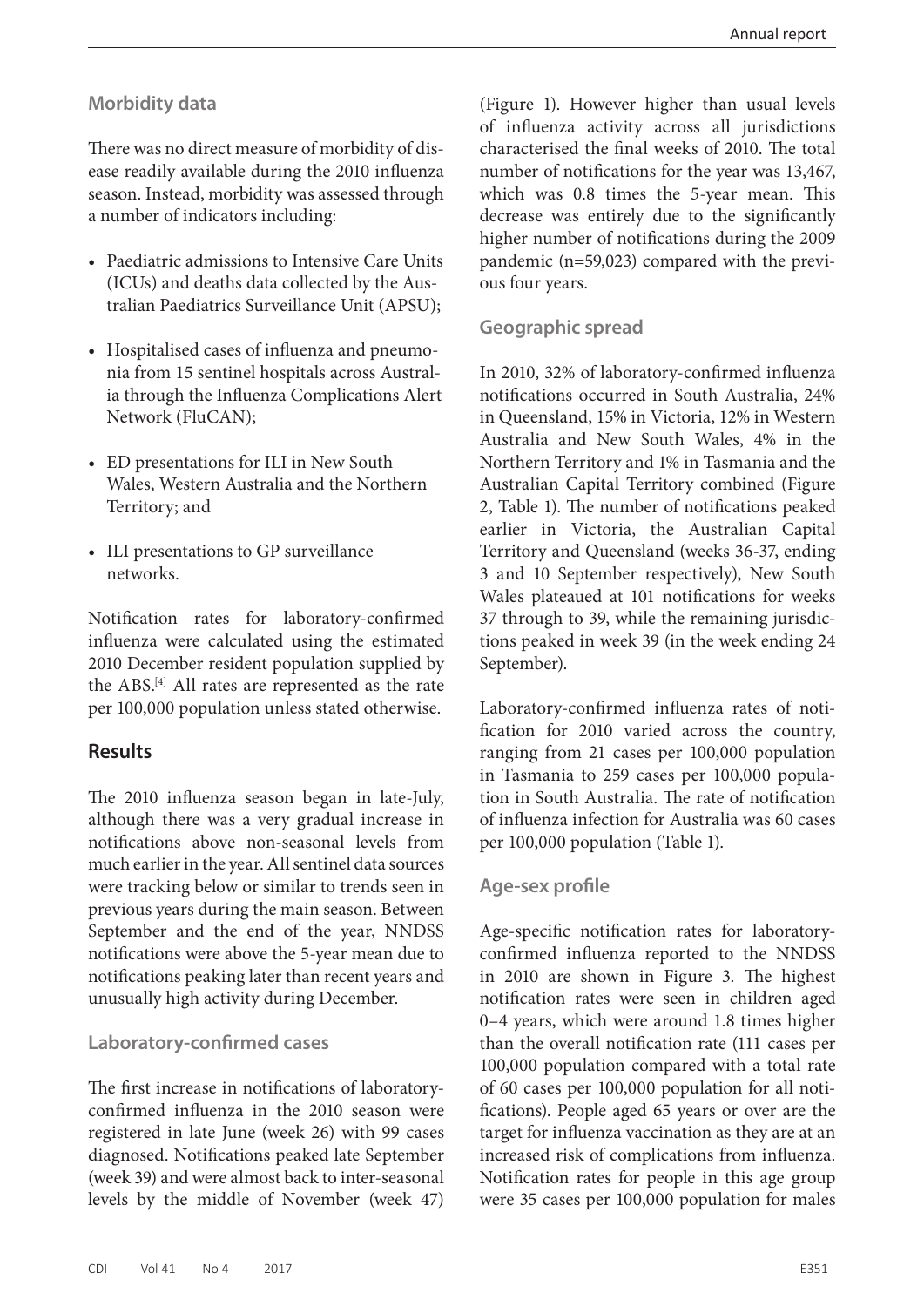

**Figure 1: Laboratory-confirmed influenza notifications, 2006 to 2010, Australia, by month and year of diagnosis**

**Table 1: Notifications and rates of laboratory-confirmed influenza, 2010, by state or territory and sex\***

| <b>State or</b><br>territory | <b>Total</b><br>notifications | % of total<br>notifications | <b>Notification</b><br>rate<br>(per 100,000<br>population) |             | Notifications* | <b>Notification rate*</b><br>(per 100,000 population) |        |
|------------------------------|-------------------------------|-----------------------------|------------------------------------------------------------|-------------|----------------|-------------------------------------------------------|--------|
|                              |                               |                             |                                                            | <b>Male</b> | <b>Female</b>  | <b>Male</b>                                           | Female |
| <b>ACT</b>                   | 95                            | $1\%$                       | 26                                                         | 47          | 48             | 26                                                    | 27     |
| <b>NSW</b>                   | 1,604                         | 12%                         | 22                                                         | 733         | 847            | 20                                                    | 23     |
| NT                           | 479                           | 4%                          | 209                                                        | 248         | 231            | 208                                                   | 209    |
| Qld                          | 3,221                         | 24%                         | 71                                                         | 1,472       | 1,748          | 65                                                    | 78     |
| SA                           | 4,258                         | 32%                         | 259                                                        | 1,990       | 2,268          | 245                                                   | 273    |
| Tas.                         | 104                           | $1\%$                       | 21                                                         | 55          | 49             | 22                                                    | 19     |
| Vic.                         | 2,081                         | 15%                         | 38                                                         | 1,003       | 1,039          | 37                                                    | 37     |
| <b>WA</b>                    | 1,625                         | 12%                         | 71                                                         | 777         | 848            | 67                                                    | 75     |
| <b>Australia</b>             | 13,467                        | 100%                        | 60                                                         | 6,325       | 7,078          | 57                                                    | 63     |

\* Excludes 64 notifications for which sex was not stated.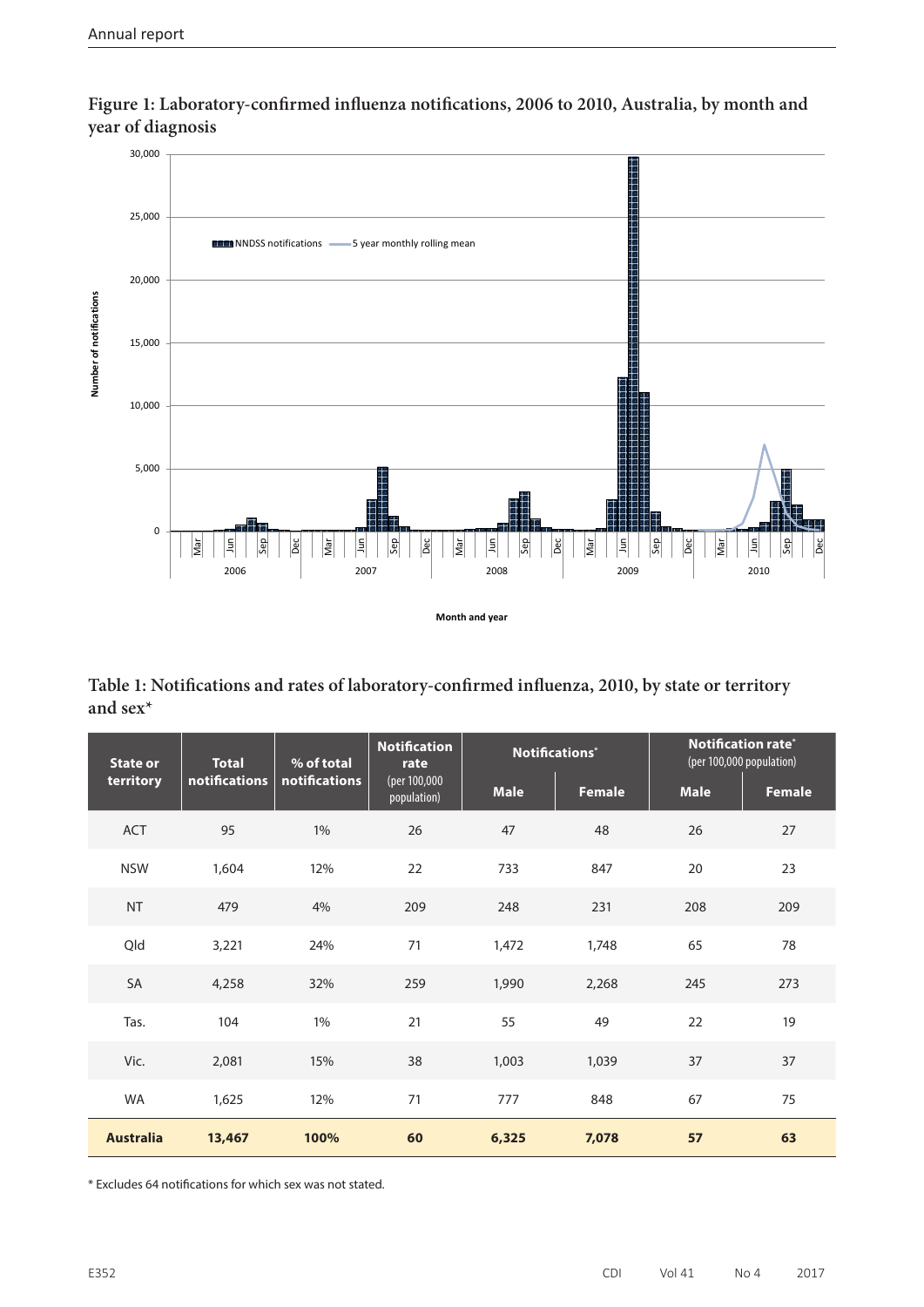

**Figure 2: Laboratory-confirmed influenza notifications, 29 May June to 31 December 2010, by state or territory and week of diagnosis**

**Table 2: Summary of Australian influenza viruses collected in 2010 and typed by HI or PCR at the WHO Collaborating Centre for Reference and Research on Influenza, VIDRL, by antigenic type**

| Type/<br>subtype          | <b>ACT</b>          | <b>NSW</b>       | NT           | Qld          | SA               | Tas.           | <b>WA</b>        | Vic.           | <b>Total</b>   |
|---------------------------|---------------------|------------------|--------------|--------------|------------------|----------------|------------------|----------------|----------------|
| A(H1)<br>pandemic<br>2009 | 12                  | 122              | 139          | 335          | 140              | $\mathbf{1}$   | 208              | 249            | 1,206          |
| A(H3)                     | $\mathsf{3}$        | 11               | $\mathbf{1}$ | 117          | $\mathsf{3}$     | $\mathsf{3}$   | 30               | $27$           | 195            |
| A(NS)                     | $\mathbf 0$         | $\boldsymbol{0}$ | $\sqrt{2}$   | $\mathbf 0$  | $\boldsymbol{0}$ | $\mathbf 0$    | $\mathbf 0$      | $\mathbf{1}$   | $\mathsf{3}$   |
| B(VIC)                    | $\mathbf 0$         | 30               | $\mathbf 2$  | 47           | $\mbox{O}$       | $\mathbf 0$    | 147              | $10\,$         | 236            |
| B(YAM)                    | $\mathbf 0$         | $\mbox{O}$       | $\mbox{O}$   | $\mathbf 0$  | $\mathbf 0$      | $\,0\,$        | $\mathbf 2$      | $\mathbf 0$    | $\sqrt{2}$     |
| Mixed A                   | $\mathsf{O}\xspace$ | $\mathbf 0$      | $\mathbf 0$  | $\mathbf{1}$ | $\mathbbm{1}$    | $\mathbf 0$    | $\boldsymbol{0}$ | $\overline{2}$ | $\overline{4}$ |
| Mixed<br>A/B              | $\mathbf 0$         | $\mbox{O}$       | $\mbox{O}$   | $\mathbf 0$  | $\mathbf 0$      | $\mathbf 0$    | $\mbox{O}$       | $\sqrt{2}$     | $\mathbf 2$    |
| Total                     | 15                  | 163              | 144          | 500          | 144              | $\overline{4}$ | 387              | 291            | 1,648          |

Note: If year of sample collection was unknown it was assumed based on the year it was received at the Centre or the year stated in the virus' designation. Some samples collected in 2010 may not have been received at the Centre until 2011.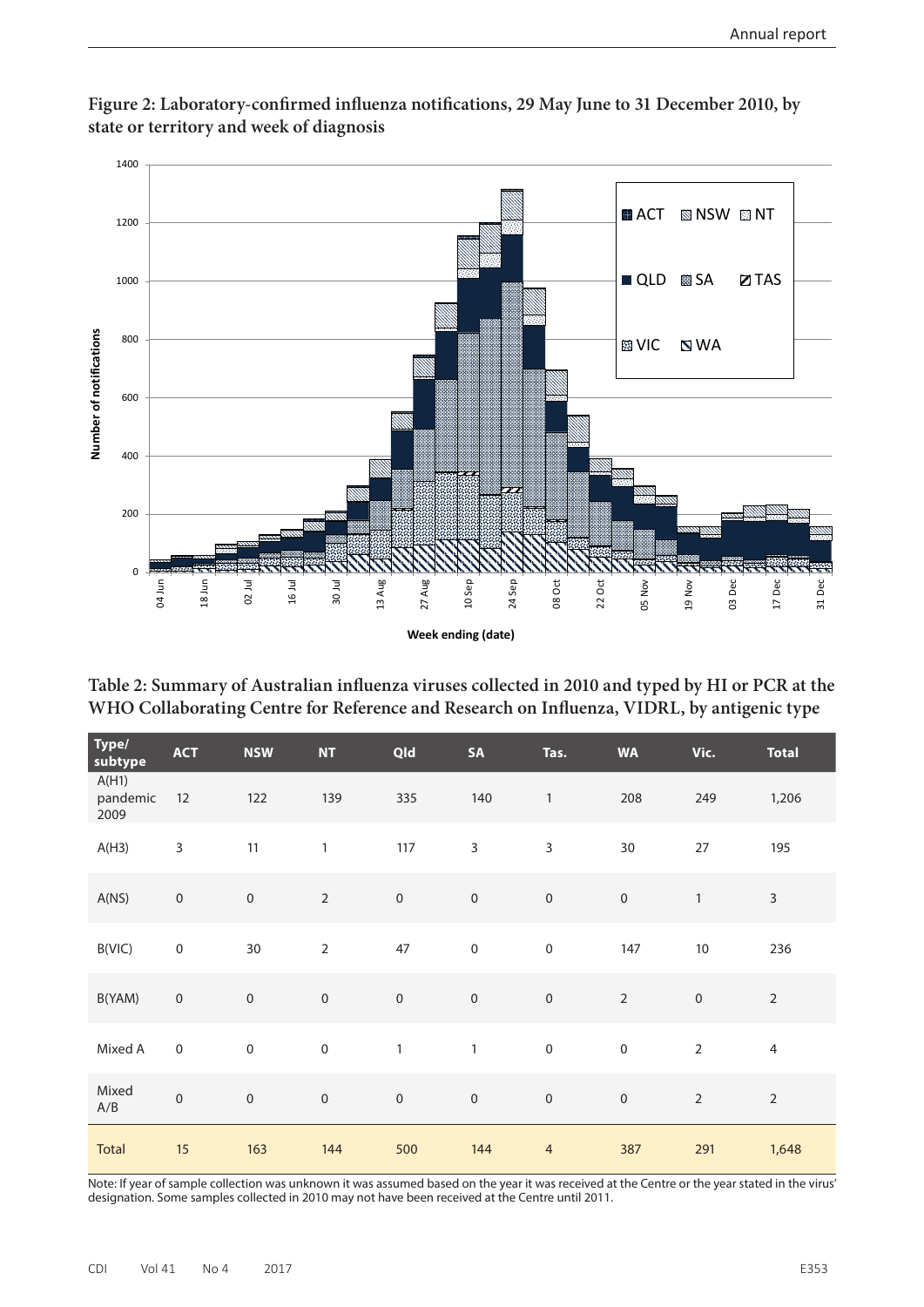



\* Notifications (n=97) with unknown age and/or sex were excluded from analysis.

and 29 cases per 100,000 population for females. This compares with 2009 pandemic year where influenza rates were higher in this age group for males (72 cases per 100,000 population) than females (64 cases per 100,000 population).

Total notifications in 2010 were approximately equal for both males (47%, n=6,312) and females (53%, n=7,058). However, notifications were slightly higher in females than in males for persons aged between 20 and 69 years, and persons aged 85 years and over. For children aged less than 15 years and persons aged 70 to 84 years, notifications for males exceeded those for females by 17%.

Figure 4 shows rates of notifications for key age groups for the years 2006 to 2010. Overall, notification rates were lower in 2010 for all age groups, compared with the 2009 pandemic year. Notification rates decreased dramatically for persons aged 0 to 29 years, from 431 cases per 100,000 population in 2009 to 80 cases per 100,000 population in 2010.

#### **Virus type and subtype**

Analysis of NNDSS influenza typing data indicated the influenza A(H1N1)pdm09 virus remained the predominant subtype in 2010. Almost all (n=13,449) of the influenza cases notified to NNDSS in 2010 included some typing data. Of those with type information, 90% (n=12,096) of notifications were type A (56% (n=7,561) were A(H1N1)pdm09, 30%  $(n=3,985)$  were A (unsubtyped) and 4%  $(n=549)$ were  $A(H3N2)$  and 10% (n=1,302) were type B (Figure 5). Mixed influenza type A and B infections accounted for less than 1% (n=51) of notifications and typing data were not available for 18 cases.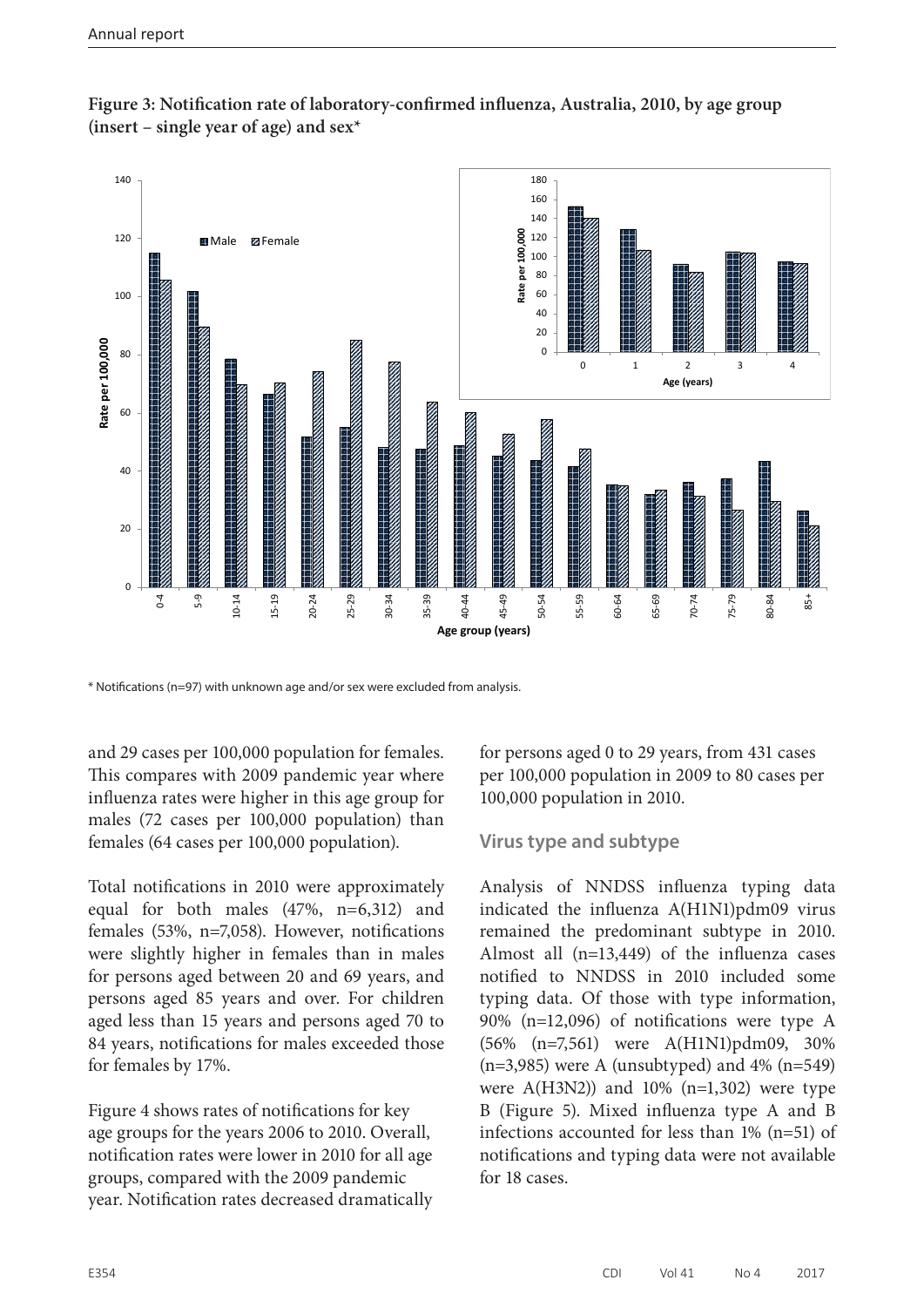

**Figure 4: Notification rate of laboratory-confirmed influenza, Australia, 2006 to 2010, by diagnosis year and age group\***

\* Notifications of unknown age (n=37 for 2010) were excluded from analysis.

While very little influenza B was detected in Australia in 2010, comprising 10% of influenza notifications to NNDSS (Figure 6), this was a significant increase from the previous year (Figure 5). With the predominance of the influenza A(H1N1)pdm09 virus, influenza B comprised a very small proportion (1%, n=472) of notifications in 2009, as well as a very small number of absolute notifications, compared with previous years (877 notifications in 2006 and 958 notifications in 2007 (Figure 7). In 2008, influenza B was the predominant influenza type for the first time since influenza became nationally notifiable. A breakdown of notifications by type and age indicates that the rate of influenza A was higher than influenza B in all age groups in 2010 (Figure 8).

#### **Virology**

The WHO Collaborating Centre for Reference and Research on Influenza (WHOCC) typed and subtyped 1,648 influenza virus samples that were collected in 2010 (Table 2). This represented 12% of 13,467 laboratory-confirmed cases reported to the NNDSS. Influenza A(H1) pandemic 2009 viruses comprised 73% (n=1,206) of viruses, followed by influenza B (14%, n=238; consisting of 99% B/Victoria lineage and just 1% of these were B/Yamagata lineage viruses) and influenza A(H3N2) (12%, n=195).

The 2010 Southern Hemisphere and Australian influenza vaccine included a A/California/7/2009 (H1N1)-like virus, A/Perth/16/2009 (H3N2)-like virus; and a B/Brisbane/60/2008-like virus. The WHOCC conducted antigenic characterisation by Haemagglutination Inhibition (HI) assays on 1,549 influenza virus isolates (Table 3). Nearly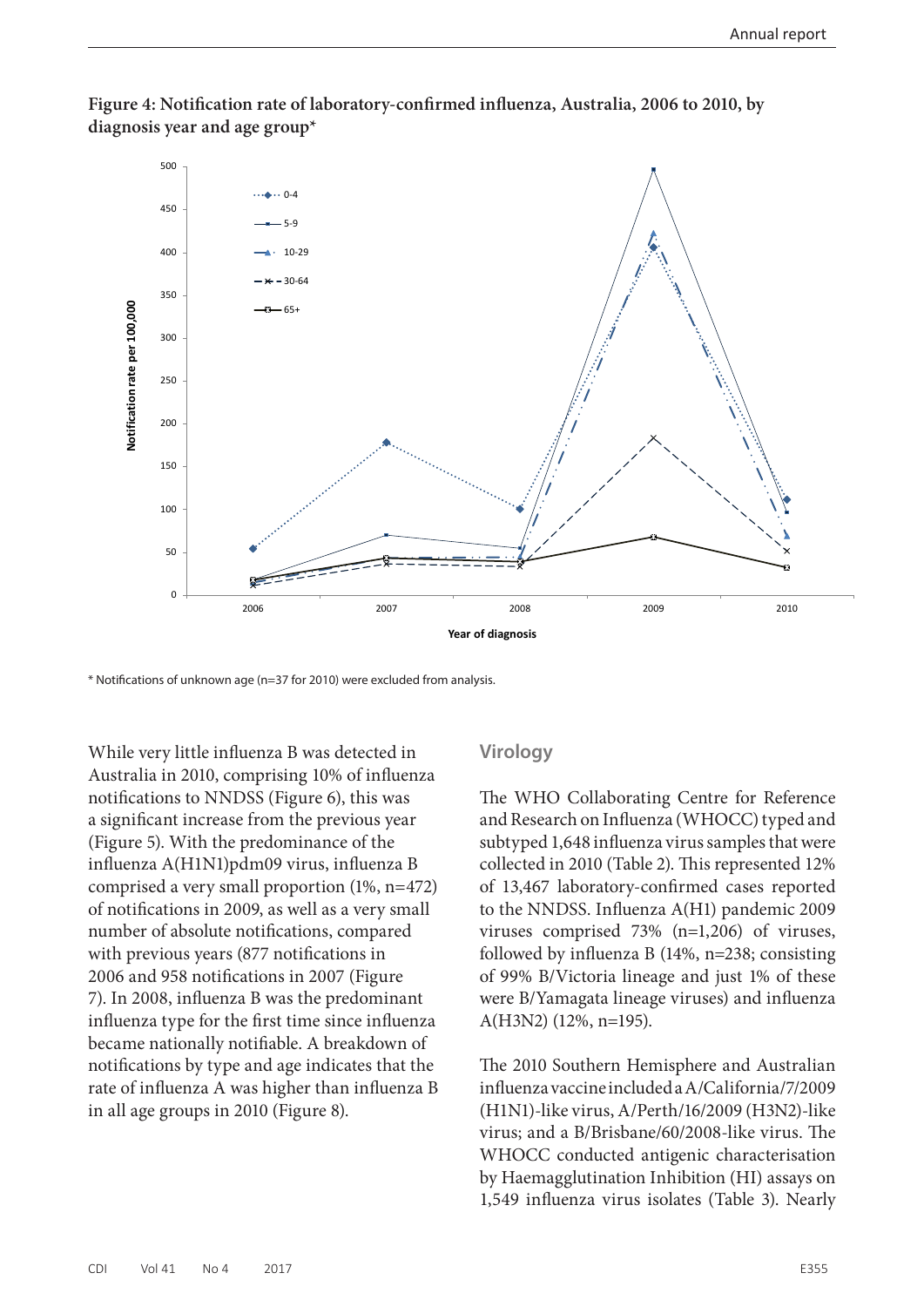

**Figure 5: Percentage of laboratory-confirmed influenza notifications, Australia, 2006-2010, by subtype**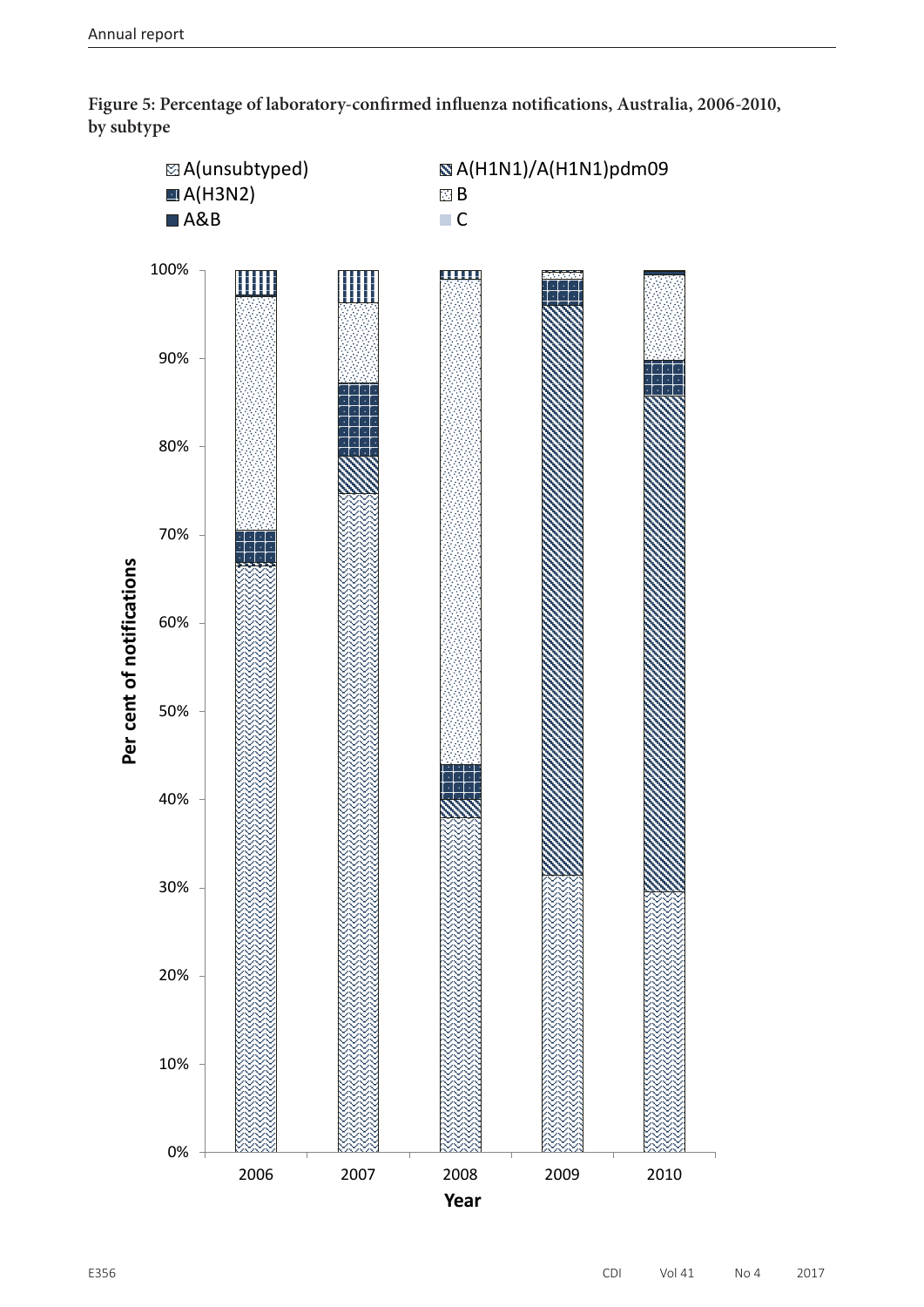

**Figure 6: Laboratory-confirmed influenza notifications, Australia, 2010, by type and week of diagnosis\***

\* Notifications of type "A&B" (n=51) and "untyped" (n=18) influenza were excluded from this analysis.

**Figure 7: Laboratory-confirmed influenza notifications, Australia, 2006 to 2010, by type and week of diagnosis**

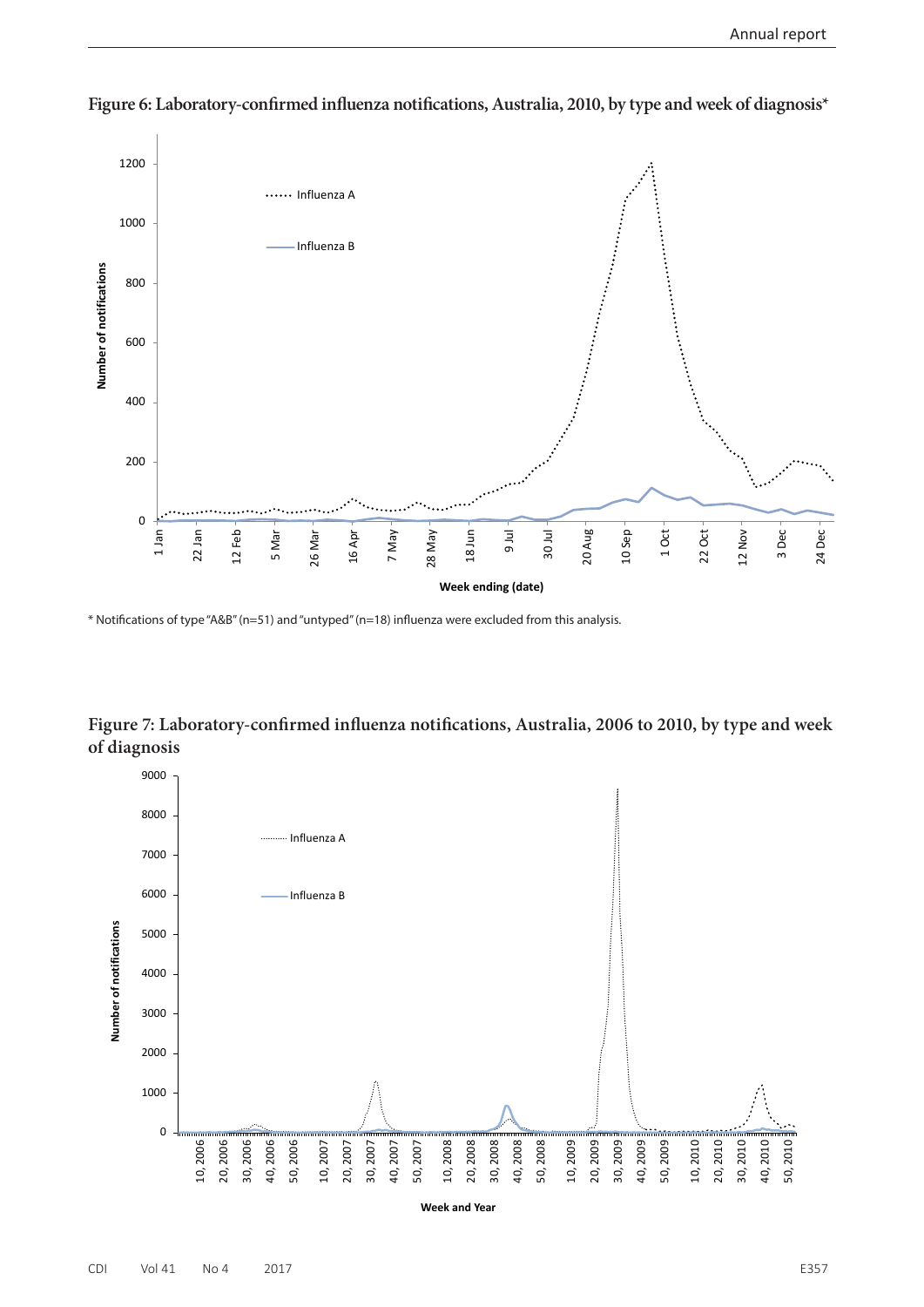

**Figure 8: Notifications rate of laboratory-confirmed influenza, Australia, 2010, by type and age group**

| Table 3: Influenza isolates analysed by HI from samples collected by the WHOCC, VIDRL, 2010, |  |
|----------------------------------------------------------------------------------------------|--|
| by strain                                                                                    |  |

|                                           | <b>ACT</b>     | <b>NSW</b>   | <b>NT</b>      | Qld         | <b>SA</b>               | Tas.           | Vic.           | <b>WA</b>      | <b>Total</b>   |
|-------------------------------------------|----------------|--------------|----------------|-------------|-------------------------|----------------|----------------|----------------|----------------|
| A(H1N1)pdm09                              | $\overline{2}$ | 122          | 96             | 335         | 124                     | $\bullet$      | 237            | 205            | 1,121          |
| A/California/7/2009-like <sup>1</sup>     | $\overline{2}$ | 121          | 94             | 329         | 123                     | $\mathbf 0$    | 235            | 205            | 1,109          |
| A/California/7/2009-like<br>(low reactor) | $\mathbf 0$    | $\mathbf{1}$ | 2              | 6           | 1                       | 0              | 2              | $\mathbf 0$    | 12             |
| A(H3N2)                                   | $\mathbf{1}$   | 11           | $\mathbf{1}$   | 115         | $\overline{\mathbf{3}}$ | $\blacksquare$ | 24             | 30             | 186            |
| A/Perth/16/2009-like <sup>1</sup>         | $\mathbf 0$    | 11           | $\mathbf 0$    | 109         | 3                       | 1              | 23             | 28             | 175            |
| A/Perth/16/2009-like<br>(low reactor)     | 1              | 0            | 1              | 6           | $\mathbf 0$             | $\mathbf 0$    | 1              | 2              | 11             |
| B                                         | $\overline{0}$ | 30           | $\overline{2}$ | 47          | $\overline{0}$          | $\overline{0}$ | 10             | 149            | 238            |
| B/Florida/4/2006-like                     | $\mathbf 0$    | 0            | $\mathbf 0$    | $\mathbf 0$ | $\mathbf 0$             | 0              | $\mathbf 0$    | $\mathbf 0$    | $\mathbf 0$    |
| B/Florida/4/2006-like<br>(low reactor)    | $\overline{0}$ | 0            | $\mathbf{0}$   | $\mathbf 0$ | $\mathbf 0$             | $\mathbf 0$    | $\mathbf 0$    | $\overline{2}$ | $\overline{2}$ |
| B/Brisbane/60/2008-like <sup>1</sup>      | $\Omega$       | 30           | $\overline{2}$ | 46          | $\Omega$                | $\mathbf{0}$   | 9              | 146            | 233            |
| B/Brisbane/60/2008 (low<br>reactor)       | $\Omega$       | 0            | $\mathbf 0$    | 1           | $\mathbf 0$             | 0              | 1              | 1              | 3              |
| <b>Mixed viruses</b>                      | $\overline{0}$ | $\bullet$    | $\overline{0}$ | $\bullet$   | $\overline{0}$          | $\bullet$      | $\overline{4}$ | $\bullet$      | $\overline{4}$ |
| Mixed H3/(H1N1)pdm09                      | $\mathbf 0$    | 0            | $\Omega$       | $\Omega$    | $\Omega$                | $\mathbf{0}$   | $\overline{2}$ | $\Omega$       | $\overline{2}$ |
| Mixed B/(H1N1)pdm09                       | $\mathbf 0$    | 0            | $\mathbf 0$    | $\mathbf 0$ | $\mathbf 0$             | $\mathbf 0$    | $\overline{2}$ | $\mathbf 0$    | $\overline{2}$ |
| <b>Total</b>                              | 3              | 163          | 99             | 497         | 127                     | $\mathbf{1}$   | 275            | 384            | 1,549          |

<sup>1</sup> Composition of the 2010 Southern Hemisphere influenza vaccine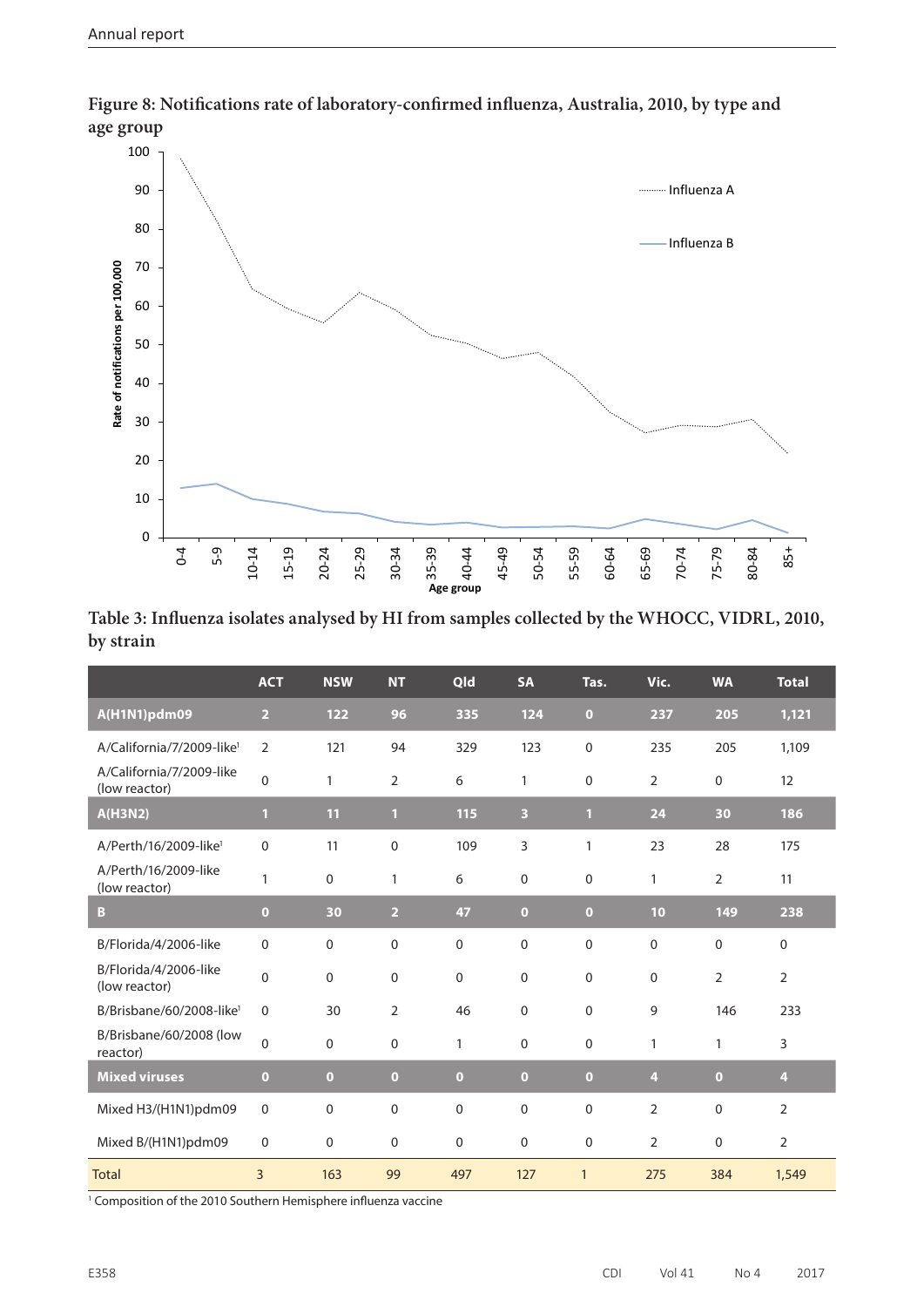all (99%, n=1,109) of the A(H1N1) $pdm09$  isolates were characterised as A/California/7/2009-like, while the remainder were characterised as 'low reactor' compared with the reference virus. Of the circulating influenza A(H3N2) viruses analysed, 94% (n=175) were antigenically similar to the A/Perth/16/2009 virus. For influenza B viruses, 98% (n=233) were closely related to the B/Brisbane/60/2008 virus (a B/Victoria lineage virus). A small number (n=2) of vaccine mismatched influenza B viruses were closely related to the B/Florida/4/2006 virus (B/Yamagata lineage) and were also detected. Thus, the majority of circulating viruses that were isolated in 2010 were antigenically similar to the 2010 vaccine viruses.

Low reactor: these viruses show  $\geq 8$  fold reduction compared to the HI titre obtained with the reference virus and antisera.

Viruses collected in 2010 were also tested for resistance to the antiviral drugs oseltamivir and zanamivir. Neuraminidase inhibition assay (NAI) was performed on 1,541 viral isolates (Table 4). Just three of the A(H1N1)pdm2009 isolates and one of the A(H3) isolates tested, showed resistance to oseltamivir.

# **Influenza-like illness – national online community survey**

Data from the Flutracking survey indicated that national participation more than doubled between the peak week of 2008 (n=4,827 and 207.3 respondents per 100,000 population) and the peak week of 2010 (10,773 respondents and 48.2 respondents per 100,000 population).

The peak in the proportion of Flutracking survey participants reporting a fever and cough in 2010 (4%) was lower than the two previous years (5% in 2009 and 6% in 2008) (Figure 9). The timing of the 2010 peak (week ending 5 September 2010) was eight weeks later than the peak week in 2009 (week ending 12 July 2009) and one week later than the peak week in 2008 (week ending 31 August 2008).

**Influenza-like illness – National Health Call Centre Network**

In 2010, 34,120 calls were made to the NHCCN relating to ILI, comprising 6% of total calls. Calls relating to ILI increased gradually throughout the year, peaking at 1,086 calls (9%) in mid-September (week 38) (Figure 10). The percentage of total calls to the NHCCN relating to ILI peaked at 9.0% in early June (week 27) and plateaued until around mid-September. While there is a seasonal trend in the number and percentage of calls to the NHCCN related to ILI, it is not as marked as the seasonal trend in notifications.

**Influenza-like illness consultations from sentinel general practitioner surveillance systems**

Data from ASPREN and VIDRL sentinel GPs showed that for 2010 there were 4,655 notifications for ILI. An average of 94 doctors reported to ASPREN each week (range 74 to 107), with an average of 9,172 consultations per week (range 3,082 to 11,205) across all states and territories.

Overall, the consultation rates for ILI were lower in 2010 than in years 2008 and 2009 (Figure 11). Consultation rates increased gradually through to August, increased sharply in late August (week 34) and peaked at 15 ILI cases per 1,000 consultations in late September (week 41) which was consistent with NNDSS notifications. Consultation rates for ILI then decreased through November but they were relatively stable in December. In 2010 consultations rates peaked lower and later than in 2009 and 2008, although rates were higher than the previous year during the 2010-11 inter-seasonal period (also consistent with NNDSS notifications).

At a state level, ASPREN GPs in New South Wales had higher rates of ILI notifications compared with all the other states and territories with 15 consultations for ILI per 1,000 consultations, followed by South Australia and the Australian Capital Territory (both with 10 per 1,000 consultations).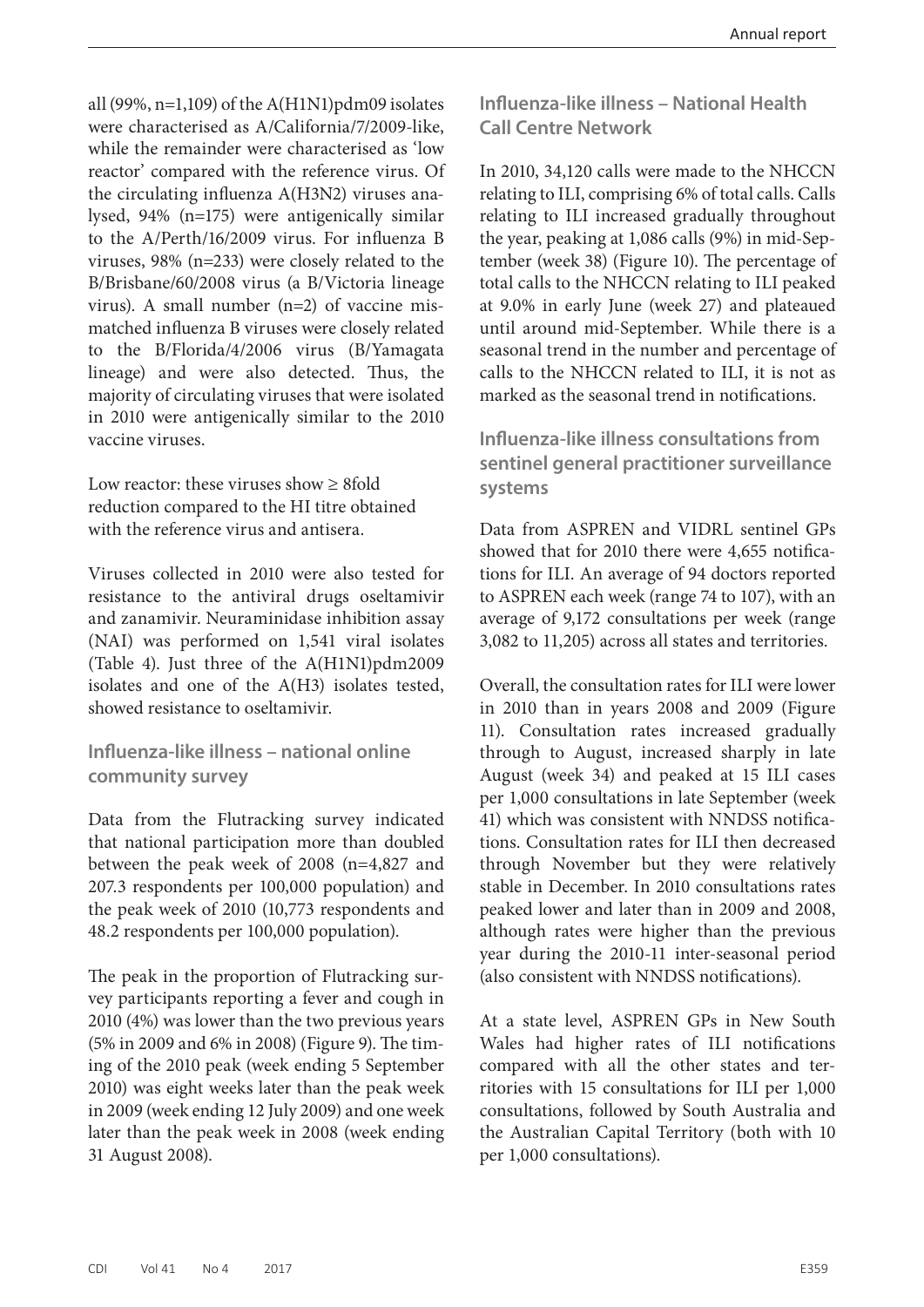A breakdown of ASPREN data by age and sex indicates that the highest rate of ILI presentations were recorded in children under 1 year of age and aged 1–4 years (Figure 12). This is consistent with NNDSS influenza notifications. The rate of ILI presentations was higher for females aged 20 to 74 years, which is consistent with trends in laboratory-confirmed influenza notifications.

ASPREN data are not completely representative of the Australian population. In 2010, average consultation rates ranged from 7 per 1000 population in Victoria to 79 per 1000 population in Western Australia. It is also difficult to compare across different years, as representativeness varies over time, due to changes in the number of reporting doctors.

Swab tests for laboratory-confirmed influenza were performed for 19% of ILI notifications (550/2,915) through ASPREN; this excludes ILI notifications from Victoria and Western

Australia that were not swab tested under similar conditions. Of these ILI notifications tested in 2010, 21% (n=114) were positive for influenza, with the majority attributable to influenza A(H1N1)pdm09 (16%, n=86).

**Influenza-like illness – sentinel emergency department surveillance**

Presentations to New South Wales EDs for ILI were low and relatively stable in 2010, peaking at just 2.1 presentations per 1,000 consultations in early October (week 41) compared with an interseasonal rate of 0.9 (Figure 13). The rise in laboratory-confirmed notifications of influenza to NNDSS through the 2010 season was not reflected in the presentation rates to New South Wales EDs. Presentation rates in 2010 were generally well below levels observed across the previous four years.

Presentations to emergency departments in Western Australia for ILI increased gradually from the beginning of the year, following the

|                           |                | NI resistant virus isolates tested by enzyme<br>inhibition assay <sup>1</sup> |                        | <b>NI resistant clinical samples</b><br>tested by pyrosequencing <sup>2</sup> | <b>Frequency of</b>                                     |                               |
|---------------------------|----------------|-------------------------------------------------------------------------------|------------------------|-------------------------------------------------------------------------------|---------------------------------------------------------|-------------------------------|
| Type/subtype              | <b>Tested</b>  | <b>Oseltamivir</b><br>resistant                                               | Zanamivir<br>resistant | <b>Tested</b>                                                                 | <b>H275Y</b><br>mutation<br>(oseltamivir-<br>resistant) | oseltamivir<br>resistance (%) |
| A(H1)<br>pandemic<br>2009 | 1,117          | 3                                                                             | $\boldsymbol{0}$       | $\overline{4}$                                                                | $\boldsymbol{0}$                                        | 0.30%                         |
| A(H3)                     | 185            | $\mathbf{1}$                                                                  | $\mathbf 0$            | $\mathbf 0$                                                                   | $\mathbf 0$                                             | 0.50%                         |
| B(VIC)                    | 236            | $\boldsymbol{0}$                                                              | $\boldsymbol{0}$       | $\mathbf{0}$                                                                  | $\boldsymbol{0}$                                        | $\mathbf 0$                   |
| B(YAM)                    | $\overline{2}$ | 0                                                                             | $\mathbf 0$            | $\mathbf 0$                                                                   | $\mathbf 0$                                             | $\mathbf 0$                   |
| Total                     | 1,541          | $\overline{4}$                                                                | $\mathbf 0$            | 4                                                                             | $\mathbf 0$                                             | 0.30%                         |

# **Table 4: Neuraminidase inhibitor resistance in influenza viruses collected and tested at the WHOCC, 2010, by subtype**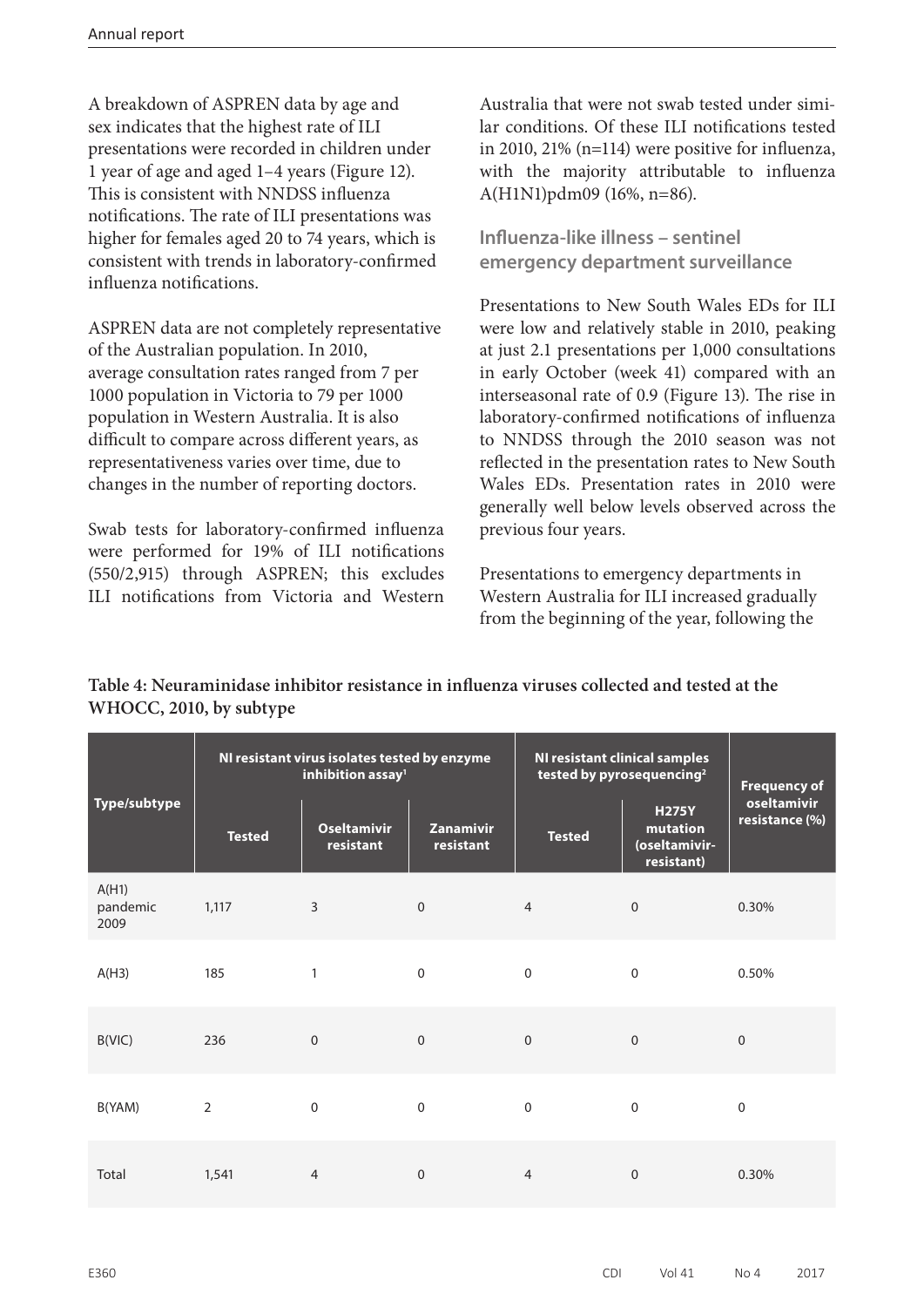

**Figure 9: Percentage of Flutracking respondents reporting fever and cough, Australia, April to October, 2008 to 2010, by week of reporting**

**Figure 10: Number of ILI-related calls to the NHCCN compared with the percentage of total calls, Australia, 2010, by week of reporting**

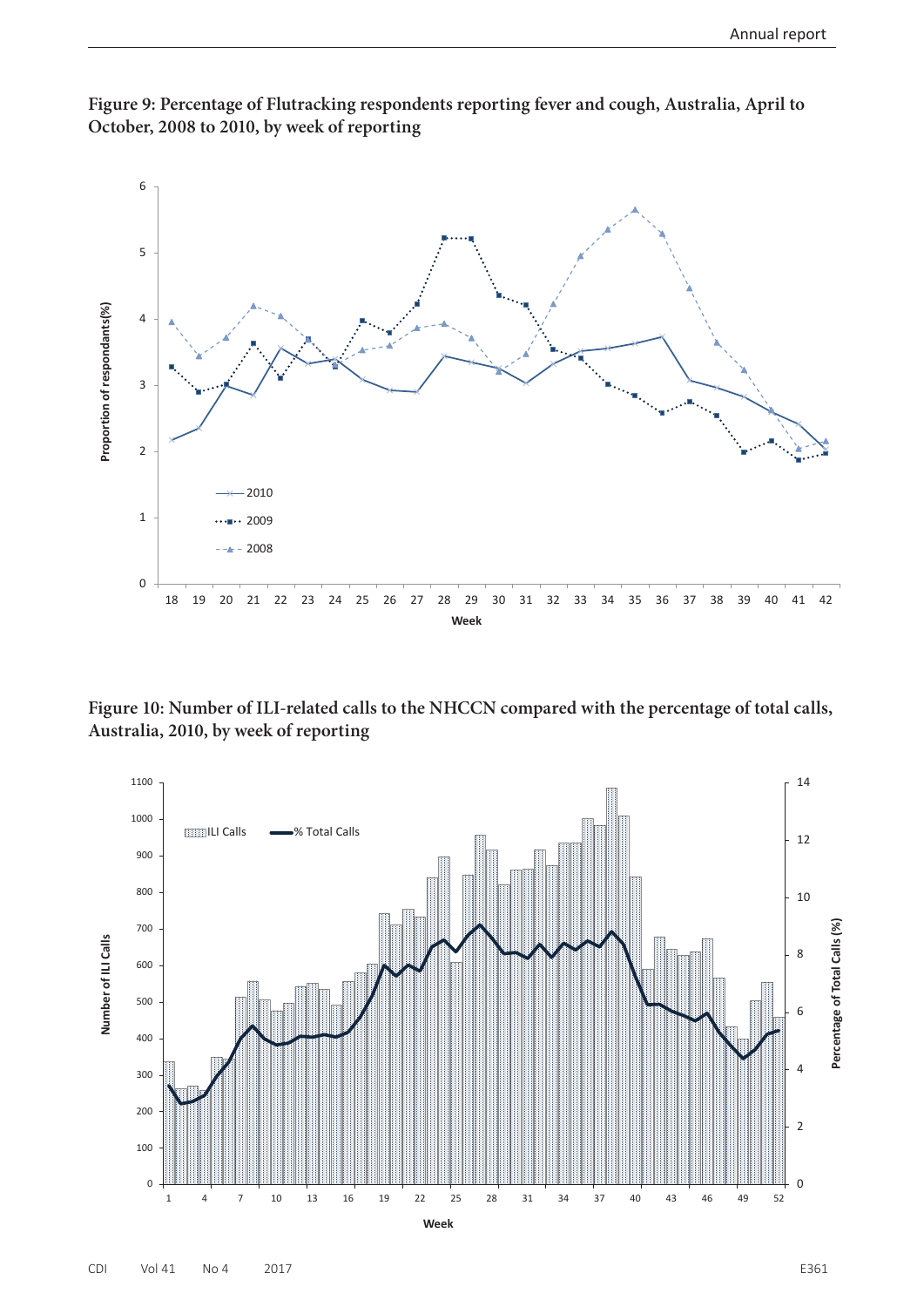trend seen in 2008 (Figure 14). The number of presentations peaked at 678 in late September 2010 (week 40), which was consistent with the peak of Western Australia influenza notifications to NNDSS. The proportion of presentations admitted to hospital peaked at 11.0% (n=299) in early November (week 46). ED presentations for ILI in the peak week of 2010 were lower than the pandemic year of 2009 (n=1,266) and similar to 2008 (n=633).

Sentinel ED surveillance data were timely, and a useful indicator of seriousness of disease but, at the time, were only available from New South Wales and Western Australia. ED surveillance systems operated in other jurisdictions as well but these did not routinely report data to the National Influenza Surveillance Scheme in 2010.

#### **Laboratory surveillance**

Sentinel laboratory data from New South Wales, Western Australia, the Northern Territory\*\*, Victoria and Tasmania showed that the number of laboratory virology tests for respiratory illness increased gradually from around 200 tests per week in March and April to a peak of 767 tests per week in mid-September (Figure 15).

The percentage of virology specimens testing positive peaked at approximately 18% in week 36 (week ending 10 September respectively) (Figure 15). The peak in week 36 confirms the increase in the number of seasonal influenza cases. Since the number of tests did not increase greatly during these weeks, it also indicates that increasing numbers were not an artefact of increased testing.

#### **Figure 11: GP consultation rates for influenza-like illness, Australia, 2008 to 2010, by week of reporting**



<sup>\*\*</sup> Reported by the Western Australia National Influenza Centre.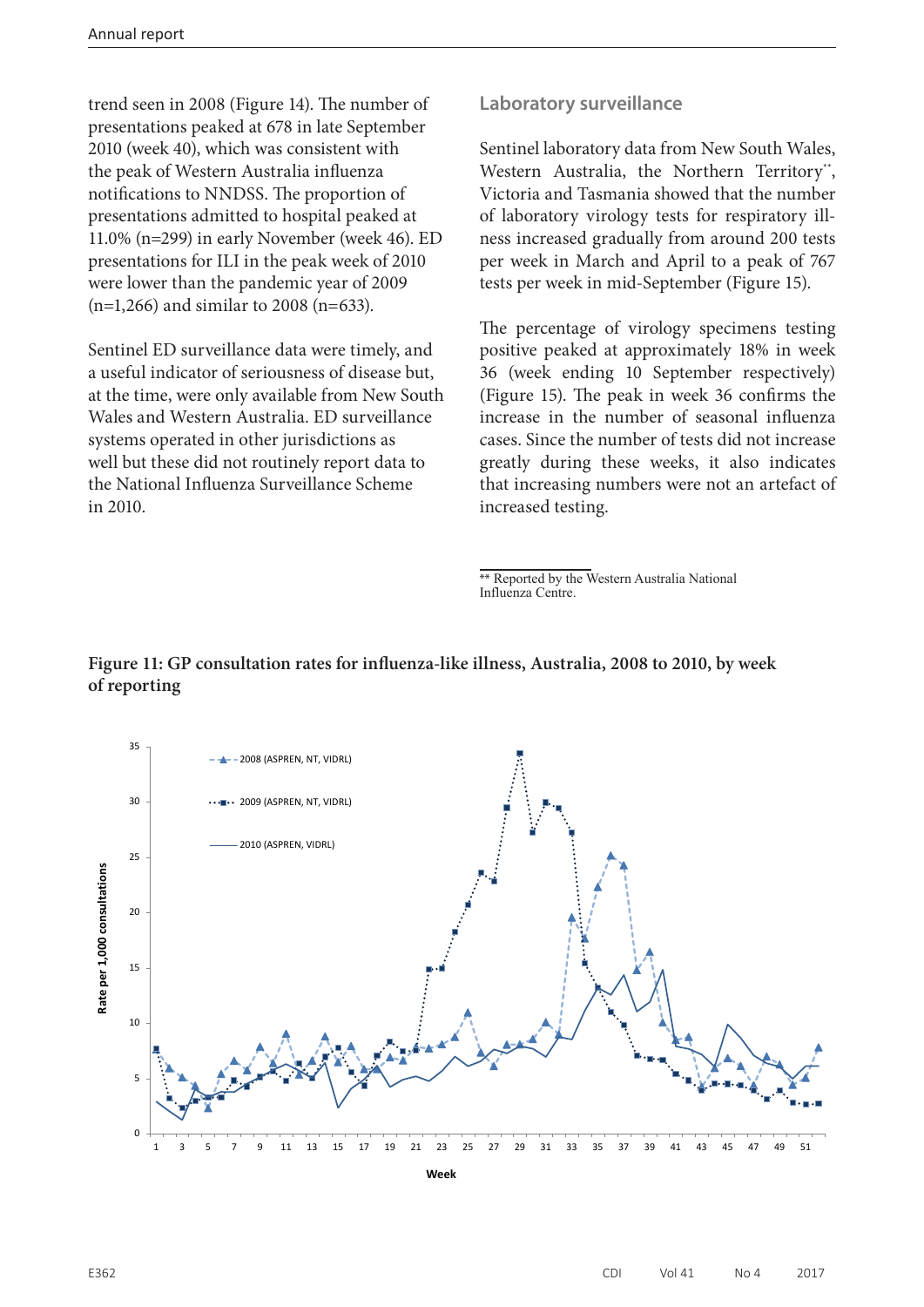

**Figure 12: Consultation rates for influenza-like illness, ASPREN, 2010, by age group and sex**

#### **Morbidity**

*Australian Paediatric Surveillance Unit surveillance (APSU)*

APSU reported that between 1 June and 25 October 2010, there were 25 cases of children aged 15 years or younger admitted to ICUs in Australia following complications due to influenza infection, seven of which were reported to have an underlying chronic condition. Of the admissions, 23 (92%) were attributed to influenza A (including 17 H1N1pdm09 and six unsubtyped) and two (8%) were influenza B. The ages at the time of admission ranged from six days to 11 years, with a median age of 3 years.

#### *FluCAN*

FluCAN reported 296 influenza-associated hospitalisations from sentinel hospitals between 13 February and 29 October 2010, including 76 admitted directly to the ICU. Weekly hospitalisations peaked at 36 admissions in mid-September, in line with the peak in laboratory-confirmed influenza notifications (Figure 16).

The majority of admissions (n=231 or 78%) were associated with influenza A(H1N1)pdm09. Risk factors were present for 70% (n=207) of hospitalisations and around 7% (n=20) were pregnant.

#### **Mortality**

Mortality from a primary influenza infection is rare and most of the deaths attributed to influenza occur from complications including pneumonia, obstructive airways disease and sudden cardiac deaths. These occur predominantly in identified risk groups such as those aged over 65 years or under six months of age, or those with chronic medical conditions.

#### *Deaths from pneumonia and influenza – New South Wales*

Mortality rates from influenza in New South Wales reported by the Registry of Births, Deaths and Marriages showed that rates of deaths from influenza and pneumonia peaked in early September at approximately 140 per 1,000 deaths (Figure 17).<sup>[2]</sup> The combined pneumonia and influenza death rates were equal to or below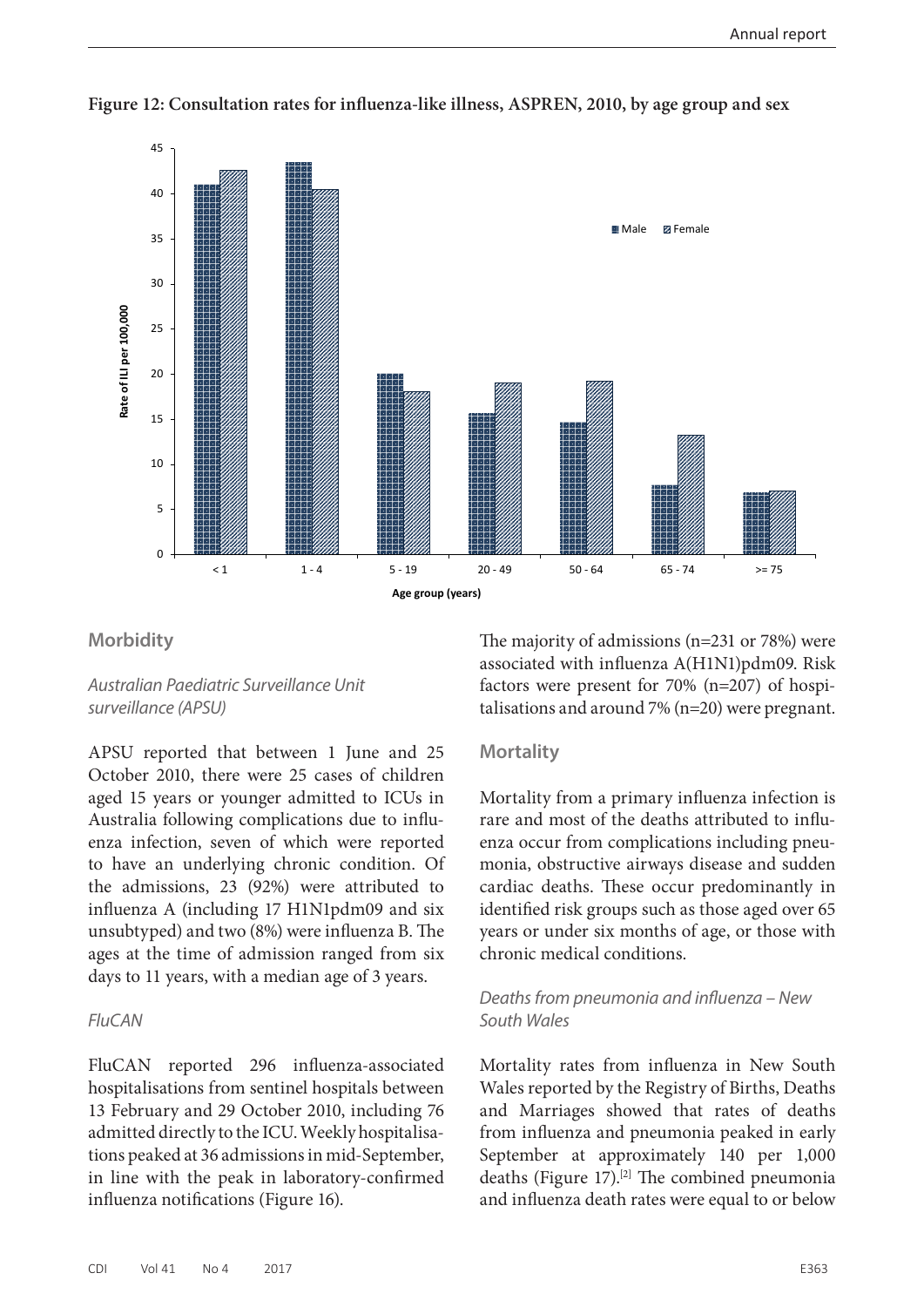



the predicted seasonal baseline for the majority of the season. Death rates were well below the upper 95% confidence interval of the predicted seasonal baseline during 2010.

# *Australian Bureau of Statistics death data*

Influenza and pneumonia (ICD-10 codes J09– J18)<sup>[5]</sup> were noted as the underlying cause of death for 2,364 persons in 2010 (1.6% of all deaths), of which 56% (n=1,324) were female.<sup>[3]</sup> The rate of influenza and pneumonia deaths was 8.8 per 100,000 deaths. The standardised death rate was higher in males, with 10.4 per 100,000 deaths, compared to females at 7.8 per 100,000 deaths.

# **Discussion**

The seriousness of disease and impact of influenza are difficult to measure due to the nature of the illness and limitations of surveillance

systems. Influenza surveillance in Australia relies on a network of data sources and systems, varying in their ability to detect true cases of influenza. Ideally, the number of laboratoryconfirmed notifications would include all cases, rather than just those that have been tested, and sentinel GP and ED surveillance systems would indicate the burden of disease on health systems and the community. Hospitalisation and death data could also be improved to allow for true indicators of clinical severity, morbidity and mortality due to influenza infection. It is possible that notifications in 2010 may have been affected by heightened media attention and public awareness following the 2009 pandemic, however it is not currently possible to measure the extent of this impact (if any).

Based on available data, the 2010 influenza season in Australia was considered moderate overall in comparison with previous seasons.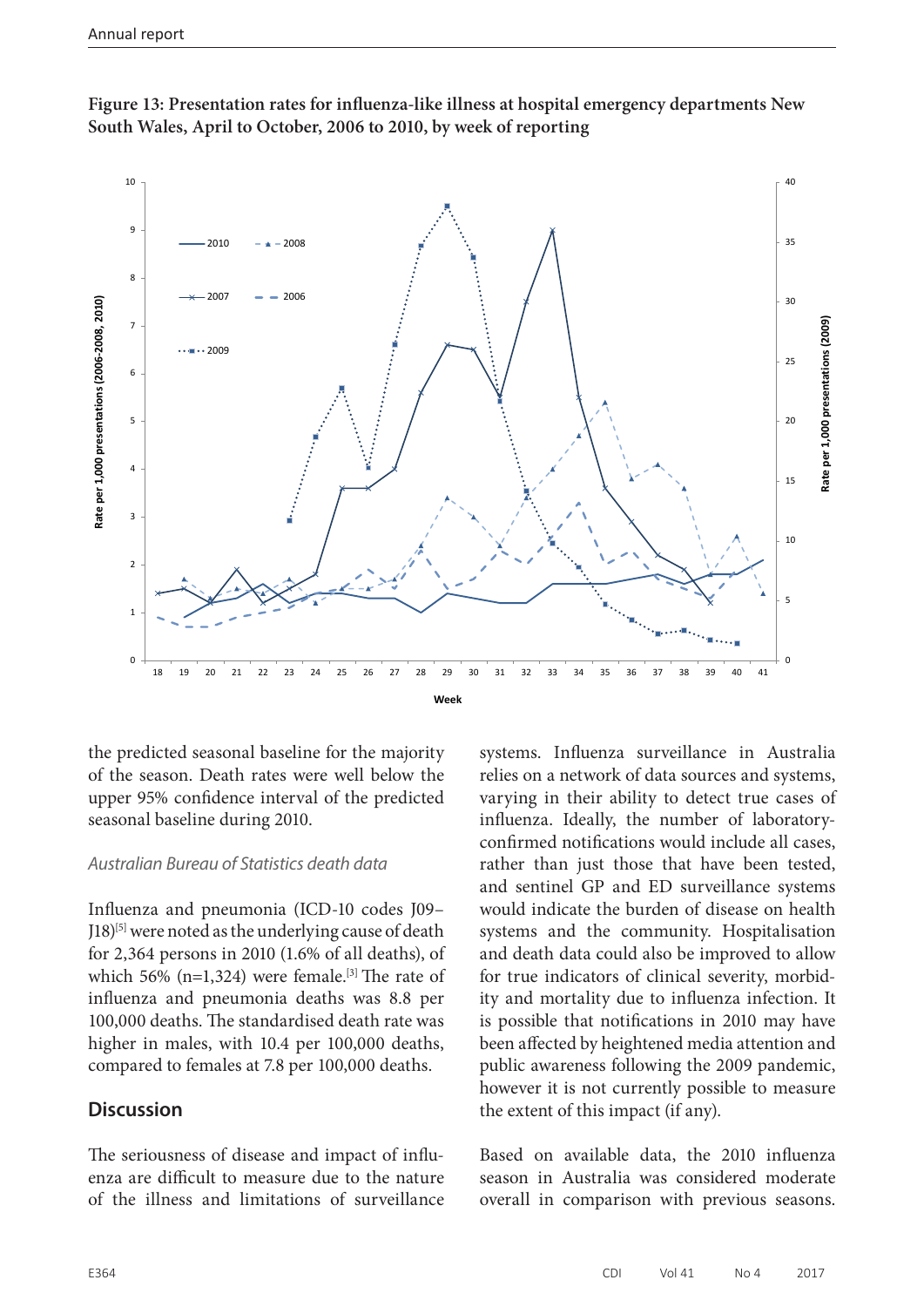

**Figure 14: Number of influenza-like illness consultations in hospital emergency departments, Western Australia, January to December, 2008 to 2010, by week of reporting**

**Figure 15: Number of virology specimens tested and percentage testing positive for influenza, February to November, 2010, by week of reporting**

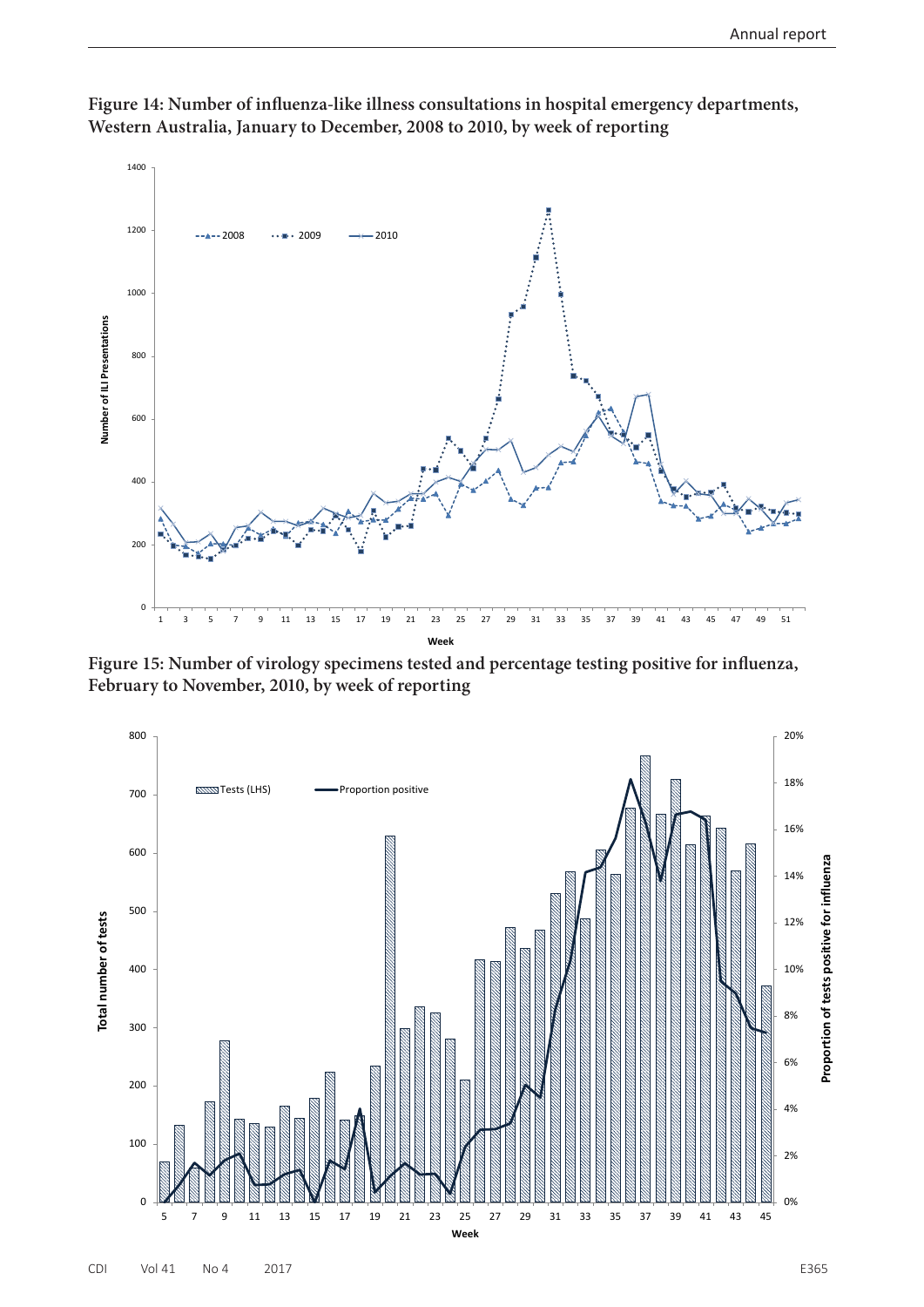Laboratory-confirmed influenza notifications were around 0.8 times the 5-year mean, however excluding the 2009 pandemic year, 2010 notifications were almost double the previous four years. While generally the larger jurisdictions recorded higher case numbers and smaller jurisdictions had higher rates, as per previous seasons, a significant difference in 2010 was the proportion of notifications attributed to South Australia (comprising almost a third of total notifications with a rate of 259 notifications per 100,000 population).

As observed during previous years (with the exception of 2009), the highest rates of laboratory-confirmed influenza occurred in children under 5 years of age, especially in those aged less than 1 year. While notification rates for people in the 5-9, 10-29 and 30-64 year age groups decreased significantly compared with 2009, the predominance of the influenza A(H1N1)pdm09 strain ensured that the rates for these age groups remained high compared with those recorded in earlier years.

All sentinel ILI data sources (including GP and ED presentations, the Flutracking community survey and calls to the National Health Call Centre Network) indicated that the 2010 season was low to moderate overall. Trends in ILI were largely consistent with laboratory-confirmed influenza data, with the majority of data sources peaking in September.

The 2010 season was predominantly attributed to influenza A(H1N1)pdm09, which accounted for 56% of all laboratory-confirmed influenza notifications (followed by 30% unsubtyped influenza A). Of influenza viruses circulating during the 2010 season, A(H1) viruses were mostly antigenically similar to the vaccine strain A/California/7/2009 (H1N1) and A(H3) strains were mostly similar to the vaccine strain A/Perth/16/2009 (H3N2). While influenza B only accounted for 10% of notifications in 2010, this compares with just 1% during the previous year. Around 99% of influenza B viruses characterised by the WHOCC were from the Victoria lineage and most were similar to the B/ Brisbane/60/2008 vaccine strain.

**Figure 16: Number of influenza hospitalisations at sentinel hospitals, 13 February to 29 October 2010, by week of reporting and influenza subtype**

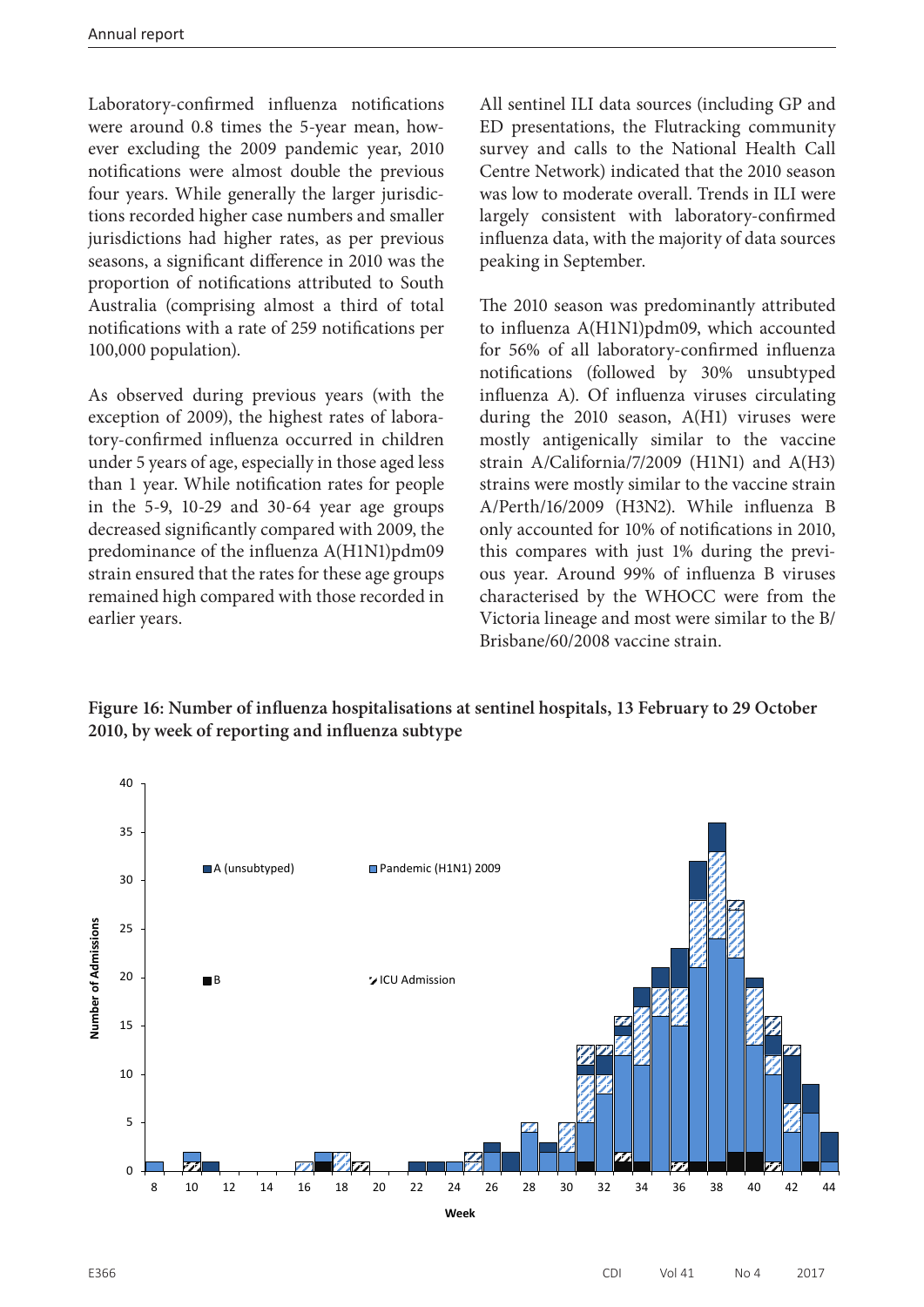

**Figure 17: Observed and predicted rate of influenza and pneumonia deaths as per New South Wales registered death certificates, 1 January 2005 to 1 November 2010**

Based on data generated during the 2010 Southern Hemisphere influenza season, at their technical meeting in September 2010, the WHO recommended the following influenza virus strains for inclusion in the 2011 Southern Hemisphere seasonal influenza vaccine:

- A/California/7/2009-like virus (H1N1);
- A/Perth/16/2009-like virus (H3N1); and
- B/Brisbane/60/2008-like virus.

The recommendation for the 2011 Southern Hemisphere vaccine was identical to the recommended composition of the 2010 Southern Hemisphere vaccine.

Overall, all data sources were consistent in indicating trends in influenza activity and support the characterisation of the 2010 influenza season as moderate.

# **Acknowledgements**

The authors would like to acknowledge to efforts of others who worked to collect the information for this report: Mark Trungove, General Practitioners reporting to the Australian Sentinel Practices Research Network (ASPREN) and state based sentinel GP surveillance systems, staff at hospitals reporting to the Influenza Complications Alert Network, as well as staff at New South Wales Department of Health, Western Australia Department of Health, and Victorian Department of Health for providing additional data sources.

The authors would also like to thank the National Influenza Centres, laboratories in Australia, South East Asia, New Zealand and Oceania for supplying influenza viruses to the Melbourne WHO Collaborating Centre for Reference and Research on Influenza. The Centre is supported by the Australian Government Department of Health.